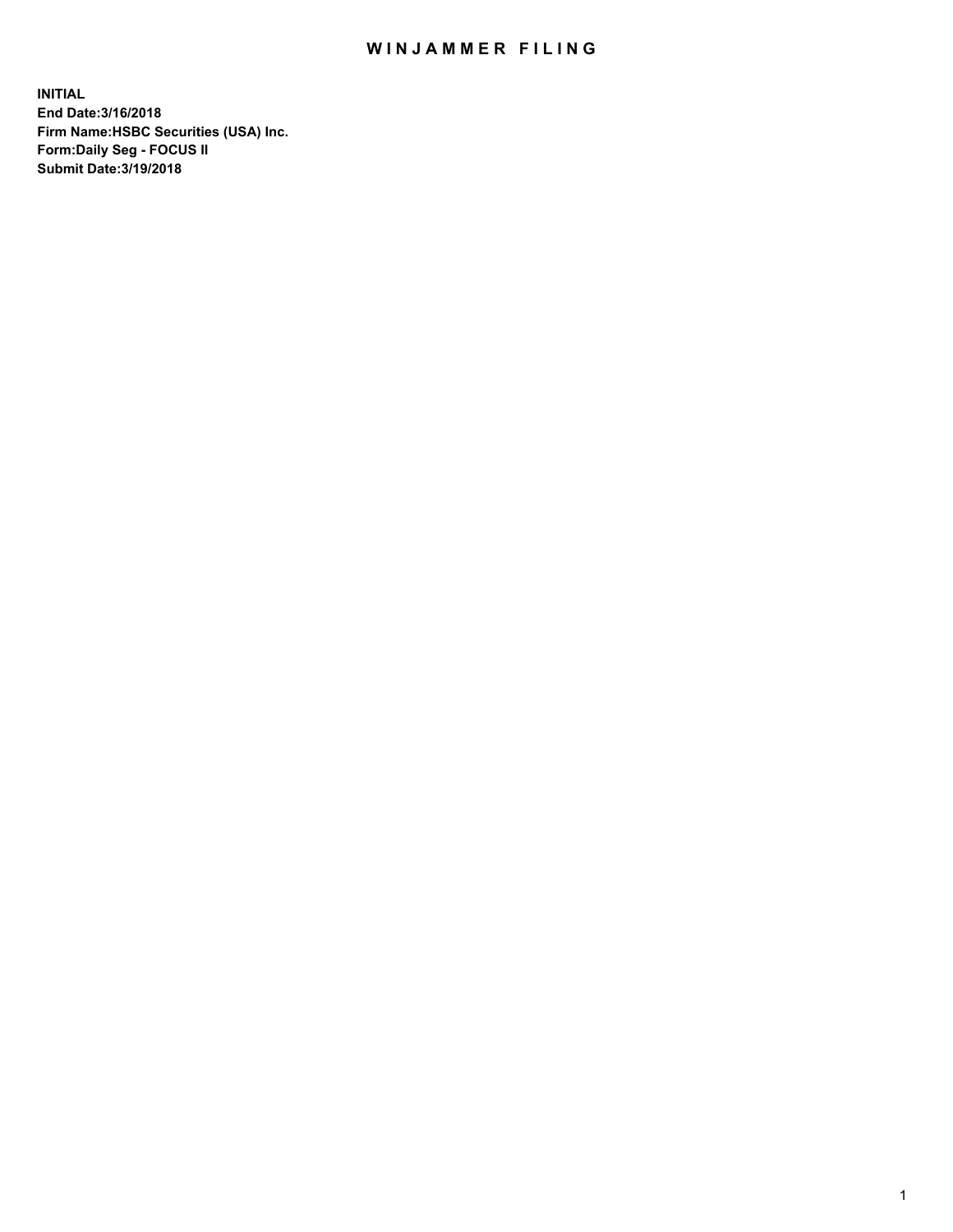## **INITIAL End Date:3/16/2018 Firm Name:HSBC Securities (USA) Inc. Form:Daily Seg - FOCUS II Submit Date:3/19/2018 Daily Segregation - Cover Page**

| Name of Company<br><b>Contact Name</b><br><b>Contact Phone Number</b><br><b>Contact Email Address</b>                                                                                                                                                                                                                         | <b>HSBC Securities (USA) Inc.</b><br><b>Michael Vacca</b><br>212-525-7951<br>michael.vacca@us.hsbc.com |
|-------------------------------------------------------------------------------------------------------------------------------------------------------------------------------------------------------------------------------------------------------------------------------------------------------------------------------|--------------------------------------------------------------------------------------------------------|
| FCM's Customer Segregated Funds Residual Interest Target (choose one):<br>a. Minimum dollar amount: ; or<br>b. Minimum percentage of customer segregated funds required:%; or<br>c. Dollar amount range between: and; or<br>d. Percentage range of customer segregated funds required between: % and %.                       | 147,000,000<br><u>0</u><br><u>00</u><br>00                                                             |
| FCM's Customer Secured Amount Funds Residual Interest Target (choose one):<br>a. Minimum dollar amount: ; or<br>b. Minimum percentage of customer secured funds required:%; or<br>c. Dollar amount range between: and; or<br>d. Percentage range of customer secured funds required between: % and %.                         | 25,000,000<br><u>0</u><br><u>00</u><br>00                                                              |
| FCM's Cleared Swaps Customer Collateral Residual Interest Target (choose one):<br>a. Minimum dollar amount: ; or<br>b. Minimum percentage of cleared swaps customer collateral required:%; or<br>c. Dollar amount range between: and; or<br>d. Percentage range of cleared swaps customer collateral required between:% and%. | 95,000,000<br><u>0</u><br><u>00</u><br><u>00</u>                                                       |

Attach supporting documents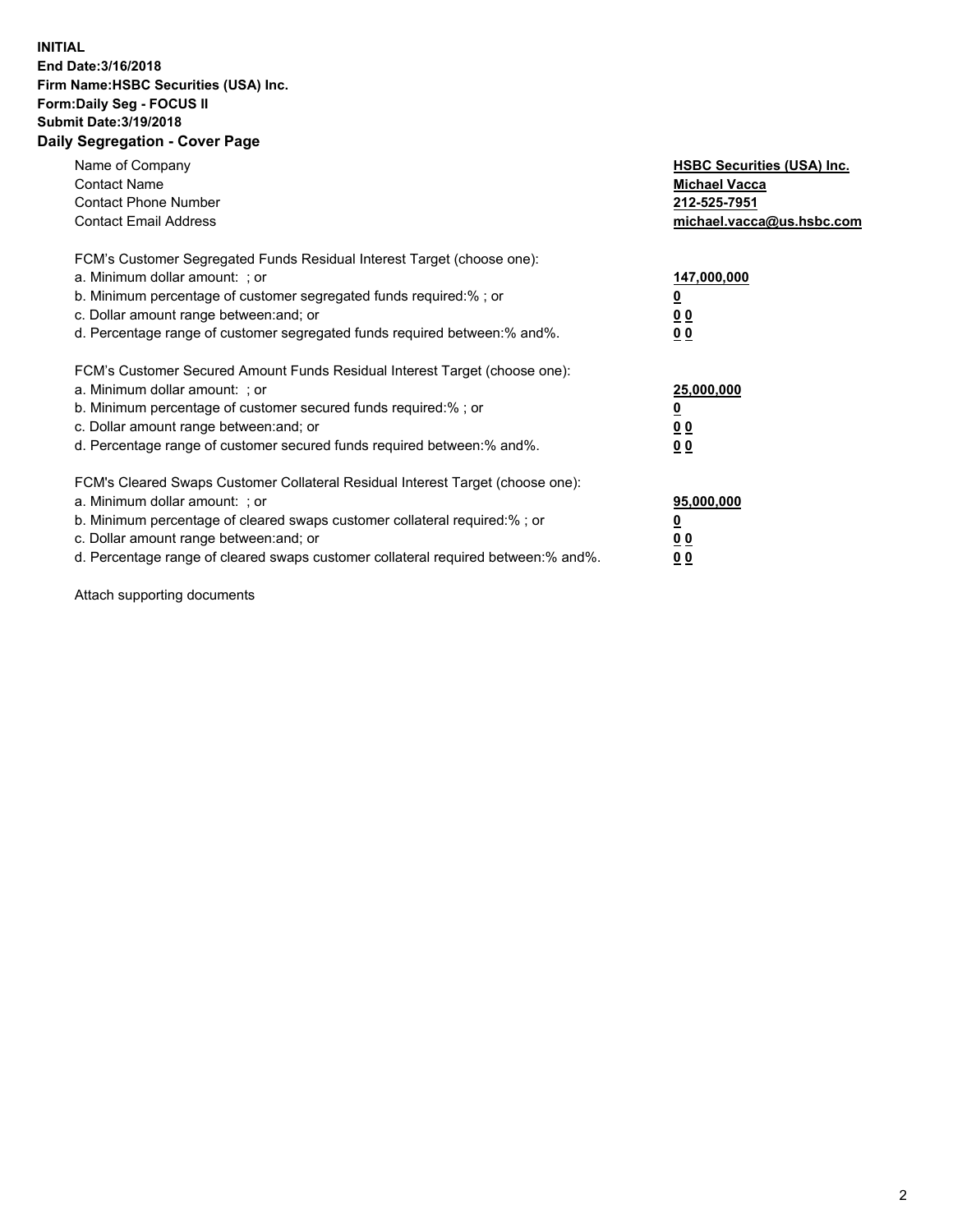**INITIAL End Date:3/16/2018 Firm Name:HSBC Securities (USA) Inc. Form:Daily Seg - FOCUS II Submit Date:3/19/2018 Daily Segregation - Secured Amounts**

|     | Dany Ocgregation - Oceanea Amounts                                                          |                              |
|-----|---------------------------------------------------------------------------------------------|------------------------------|
|     | Foreign Futures and Foreign Options Secured Amounts                                         |                              |
|     | Amount required to be set aside pursuant to law, rule or regulation of a foreign            | $0$ [7305]                   |
|     | government or a rule of a self-regulatory organization authorized thereunder                |                              |
| 1.  | Net ledger balance - Foreign Futures and Foreign Option Trading - All Customers             |                              |
|     | A. Cash                                                                                     | 78,563,029 [7315]            |
|     | B. Securities (at market)                                                                   | 73,547,194 [7317]            |
| 2.  | Net unrealized profit (loss) in open futures contracts traded on a foreign board of trade   | <u>-804,476</u> [7325]       |
| 3.  | Exchange traded options                                                                     |                              |
|     | a. Market value of open option contracts purchased on a foreign board of trade              | $0$ [7335]                   |
|     | b. Market value of open contracts granted (sold) on a foreign board of trade                | $0$ [7337]                   |
| 4.  | Net equity (deficit) (add lines 1.2. and 3.)                                                | 151, 305, 747 [7345]         |
| 5.  | Account liquidating to a deficit and account with a debit balances - gross amount           | 1,465,817 [7351]             |
|     | Less: amount offset by customer owned securities                                            | -1,464,876 [7352] 941 [7354] |
| 6.  | Amount required to be set aside as the secured amount - Net Liquidating Equity              | 151,306,688 [7355]           |
|     | Method (add lines 4 and 5)                                                                  |                              |
| 7.  | Greater of amount required to be set aside pursuant to foreign jurisdiction (above) or line | 151,306,688 [7360]           |
|     | 6.                                                                                          |                              |
|     | FUNDS DEPOSITED IN SEPARATE REGULATION 30.7 ACCOUNTS                                        |                              |
| 1.  | Cash in banks                                                                               |                              |
|     | A. Banks located in the United States                                                       | 81,461,509 [7500]            |
|     | B. Other banks qualified under Regulation 30.7                                              | 0 [7520] 81,461,509 [7530]   |
| 2.  | Securities                                                                                  |                              |
|     | A. In safekeeping with banks located in the United States                                   | 27,169,095 [7540]            |
|     | B. In safekeeping with other banks qualified under Regulation 30.7                          | 0 [7560] 27,169,095 [7570]   |
| 3.  | Equities with registered futures commission merchants                                       |                              |
|     | A. Cash                                                                                     | $0$ [7580]                   |
|     | <b>B.</b> Securities                                                                        | $0$ [7590]                   |
|     | C. Unrealized gain (loss) on open futures contracts                                         | $0$ [7600]                   |
|     | D. Value of long option contracts                                                           | $0$ [7610]                   |
|     | E. Value of short option contracts                                                          |                              |
| 4.  | Amounts held by clearing organizations of foreign boards of trade                           | 0 [7615] 0 [7620]            |
|     | A. Cash                                                                                     |                              |
|     |                                                                                             | $0$ [7640]                   |
|     | <b>B.</b> Securities                                                                        | $0$ [7650]                   |
|     | C. Amount due to (from) clearing organization - daily variation                             | $0$ [7660]                   |
|     | D. Value of long option contracts                                                           | $0$ [7670]                   |
|     | E. Value of short option contracts                                                          | 0 [7675] 0 [7680]            |
| 5.  | Amounts held by members of foreign boards of trade                                          |                              |
|     | A. Cash                                                                                     | 34,769,786 [7700]            |
|     | <b>B.</b> Securities                                                                        | 46,378,099 [7710]            |
|     | C. Unrealized gain (loss) on open futures contracts                                         | <u>-804,476</u> [7720]       |
|     | D. Value of long option contracts                                                           | $0$ [7730]                   |
|     | E. Value of short option contracts                                                          | 0 [7735] 80,343,409 [7740]   |
| 6.  | Amounts with other depositories designated by a foreign board of trade                      | 0 [7760]                     |
| 7.  | Segregated funds on hand                                                                    | $0$ [7765]                   |
| 8.  | Total funds in separate section 30.7 accounts                                               | 188,974,013 [7770]           |
| 9.  | Excess (deficiency) Set Aside for Secured Amount (subtract line 7 Secured Statement         | 37,667,325 [7380]            |
|     | Page 1 from Line 8)                                                                         |                              |
| 10. | Management Target Amount for Excess funds in separate section 30.7 accounts                 | 25,000,000 [7780]            |
| 11. | Excess (deficiency) funds in separate 30.7 accounts over (under) Management Target          | 12,667,325 [7785]            |
|     |                                                                                             |                              |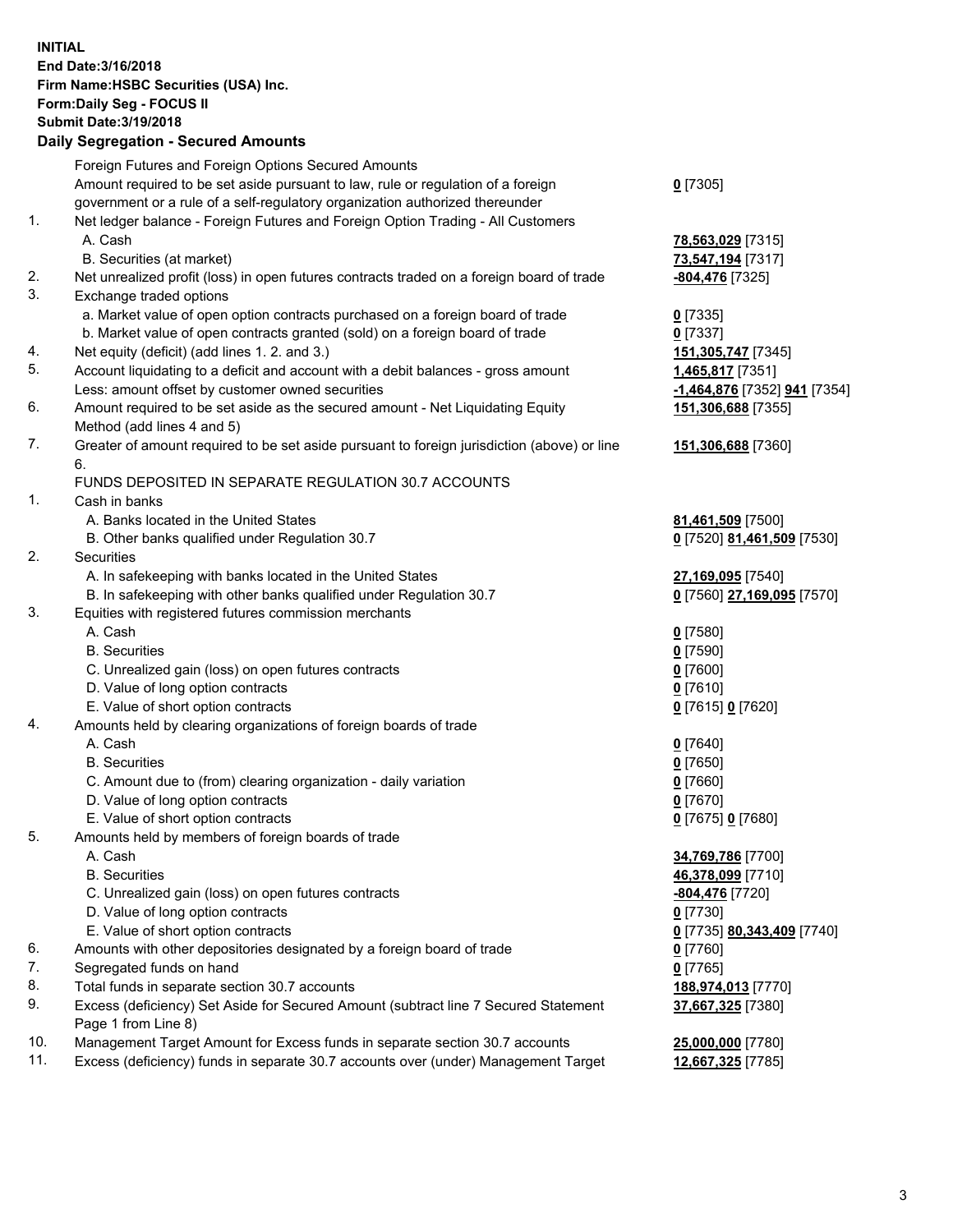**INITIAL End Date:3/16/2018 Firm Name:HSBC Securities (USA) Inc. Form:Daily Seg - FOCUS II Submit Date:3/19/2018 Daily Segregation - Segregation Statement** SEGREGATION REQUIREMENTS(Section 4d(2) of the CEAct) 1. Net ledger balance A. Cash **344,147,702** [7010] B. Securities (at market) **1,236,645,446** [7020] 2. Net unrealized profit (loss) in open futures contracts traded on a contract market **40,906,032** [7030] 3. Exchange traded options A. Add market value of open option contracts purchased on a contract market **238,622,207** [7032] B. Deduct market value of open option contracts granted (sold) on a contract market **-17,903,310** [7033] 4. Net equity (deficit) (add lines 1, 2 and 3) **1,842,418,077** [7040] 5. Accounts liquidating to a deficit and accounts with debit balances - gross amount **6,503,225** [7045] Less: amount offset by customer securities **and the securities -6,499,761** [7047] **3,464** [7050] 6. Amount required to be segregated (add lines 4 and 5) **1,842,421,541** [7060] FUNDS IN SEGREGATED ACCOUNTS 7. Deposited in segregated funds bank accounts A. Cash **28,819,380** [7070] B. Securities representing investments of customers' funds (at market) **0** [7080] C. Securities held for particular customers or option customers in lieu of cash (at market) **174,492,664** [7090] 8. Margins on deposit with derivatives clearing organizations of contract markets A. Cash **514,810,957** [7100] B. Securities representing investments of customers' funds (at market) **0** [7110] C. Securities held for particular customers or option customers in lieu of cash (at market) **1,005,786,182** [7120] 9. Net settlement from (to) derivatives clearing organizations of contract markets **-9,972,982** [7130] 10. Exchange traded options A. Value of open long option contracts **238,622,207** [7132] B. Value of open short option contracts **-17,903,310** [7133] 11. Net equities with other FCMs A. Net liquidating equity **9,771,456** [7140] B. Securities representing investments of customers' funds (at market) **0** [7160] C. Securities held for particular customers or option customers in lieu of cash (at market) **0** [7170] 12. Segregated funds on hand **56,366,600** [7150] 13. Total amount in segregation (add lines 7 through 12) **2,000,793,154** [7180] 14. Excess (deficiency) funds in segregation (subtract line 6 from line 13) **158,371,613** [7190] 15. Management Target Amount for Excess funds in segregation **147,000,000** [7194]

16. Excess (deficiency) funds in segregation over (under) Management Target Amount Excess

**11,371,613** [7198]